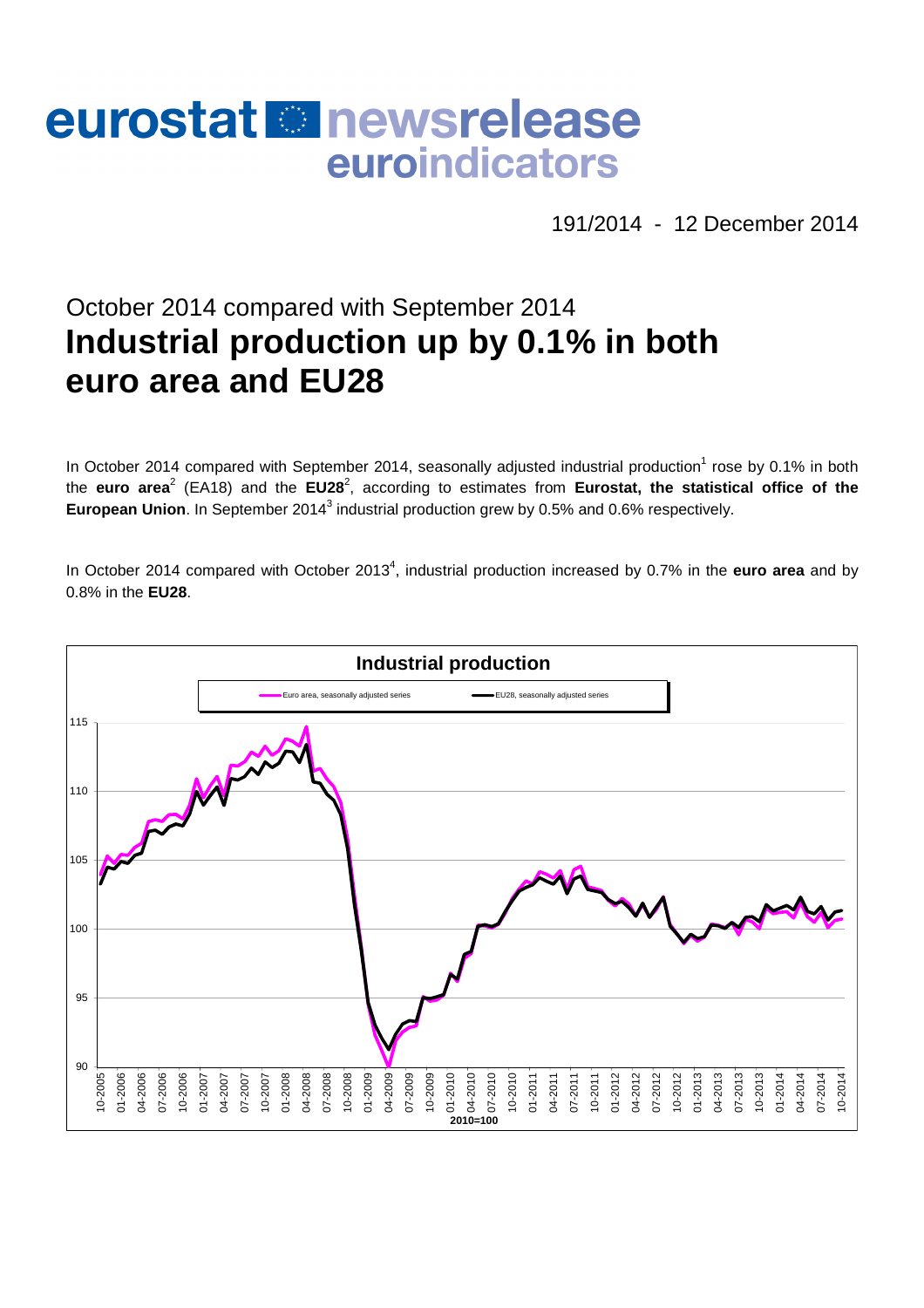## **Monthly comparison by main industrial grouping and by Member State**

The increase of 0.1% in industrial production in the **euro area** in October 2014, compared with September 2014, is due to production of non-durable consumer goods rising by 1.8%, durable consumer goods by 0.9% and intermediate goods by 0.3%, while capital goods fell by 0.2% and energy by 1.9%.

In the **EU28**, the increase of 0.1% is due to production of non-durable consumer goods rising by 1.5%, durable consumer goods by 0.6% and intermediate goods by 0.2%, while capital goods fell by 0.2% and energy by 1.0%.

The highest increases in industrial production were registered in **Ireland** (+9.0%), **Lithuania** (+5.0%), **Greece** (+2.5%) and **Slovenia** (+2.4%), and the largest decreases in **Hungary** (-2.7%), **France** and the **Netherlands** (both -0.9%).

### **Annual comparison by main industrial grouping and by Member State**

The increase of 0.7% in industrial production in the **euro area** in October 2014, compared with October 2013, is due to production of non-durable consumer goods rising by 3.7%, capital goods by 1.4% and durable consumer goods by 0.2%, while intermediate goods fell by 0.4% and energy by 2.5%.

In the **EU28**, the increase of 0.8% is due to production of non-durable consumer goods rising by 2.8%, durable consumer goods by 1.8%, capital goods by 1.7% and intermediate goods by 0.1%, while energy fell by 2.0%.

The highest increases in industrial production were registered in **Ireland** (+38.8%), **Romania** and **Slovenia** (both +3.9%), and the largest decreases in **Denmark** and **Italy** (both -3.0%) and the **Netherlands** (-1.4%).

1. The index of industrial production measures the evolution of the volume of production for industry excluding construction, based on data adjusted for working day and seasonal effects. Seasonally adjusted euro area and EU series are calculated by aggregating the seasonally adjusted national data. Eurostat carries out the seasonal adjustment of the data for those countries that do not adjust their data for seasonal effects. Missing observations from Member States for recent months are estimated for the calculation of the euro area and the EU.

The weights of the Member States in the EU and euro area aggregates can be found at:

https://circabc.europa.eu/w/browse/5e6d1e48-056c-4c6a-8278-3ab138bcf575

See file: EU-28\_EA-18\_NEWS\_RELEASE\_WEIGHTINGS\_2010

More detailed data can be found in the short-term business statistics database on the Eurostat website:

http://epp.eurostat.ec.europa.eu/portal/page/portal/short\_term\_business\_statistics/data/database

- 2. The euro area (EA18) includes Belgium, Germany, Estonia, Ireland, Greece, Spain, France, Italy, Cyprus, Latvia, Luxembourg, Malta, the Netherlands, Austria, Portugal, Slovenia, Slovakia and Finland. The European Union (EU28) includes Belgium, Bulgaria, the Czech Republic, Denmark, Germany, Estonia, Ireland, Greece, Spain, France, Croatia, Italy, Cyprus, Latvia, Lithuania, Luxembourg, Hungary, Malta, the Netherlands, Austria, Poland, Portugal, Romania, Slovenia, Slovakia, Finland, Sweden and the United Kingdom. The tables also include Norway.
- 3. Data of previous months have been revised compared to those issued in the News Release 170/2014 of 12 November 2014. The monthly growth rates for September 2014 have been revised from +0.6% to +0.5% for the EA18 and remained unchanged at +0.6% for the EU28. The annual growth rates have been revised from +0.6% to +0.2% for the EA18 and from +0.6% to +0.4% for the EU28.
- 4. Based on data adjusted for working days.

#### Issued by: **Eurostat Press Office**

**Tim ALLEN Tel: +352-4301-33 444 eurostat-pressoffice@ec.europa.eu**  For further information on data:

#### **Sarmite VISOCKA Tel: +352-4301-32 762 sarmite.visocka@ec.europa.eu**

Eurostat news releases on the internet: **http://ec.europa.eu/eurostat**  Selected Principal European Economic Indicators: **http://ec.europa.eu/eurostat/euroindicators**  Follow Eurostat on Twitter: **http://twitter.com/EU\_Eurostat**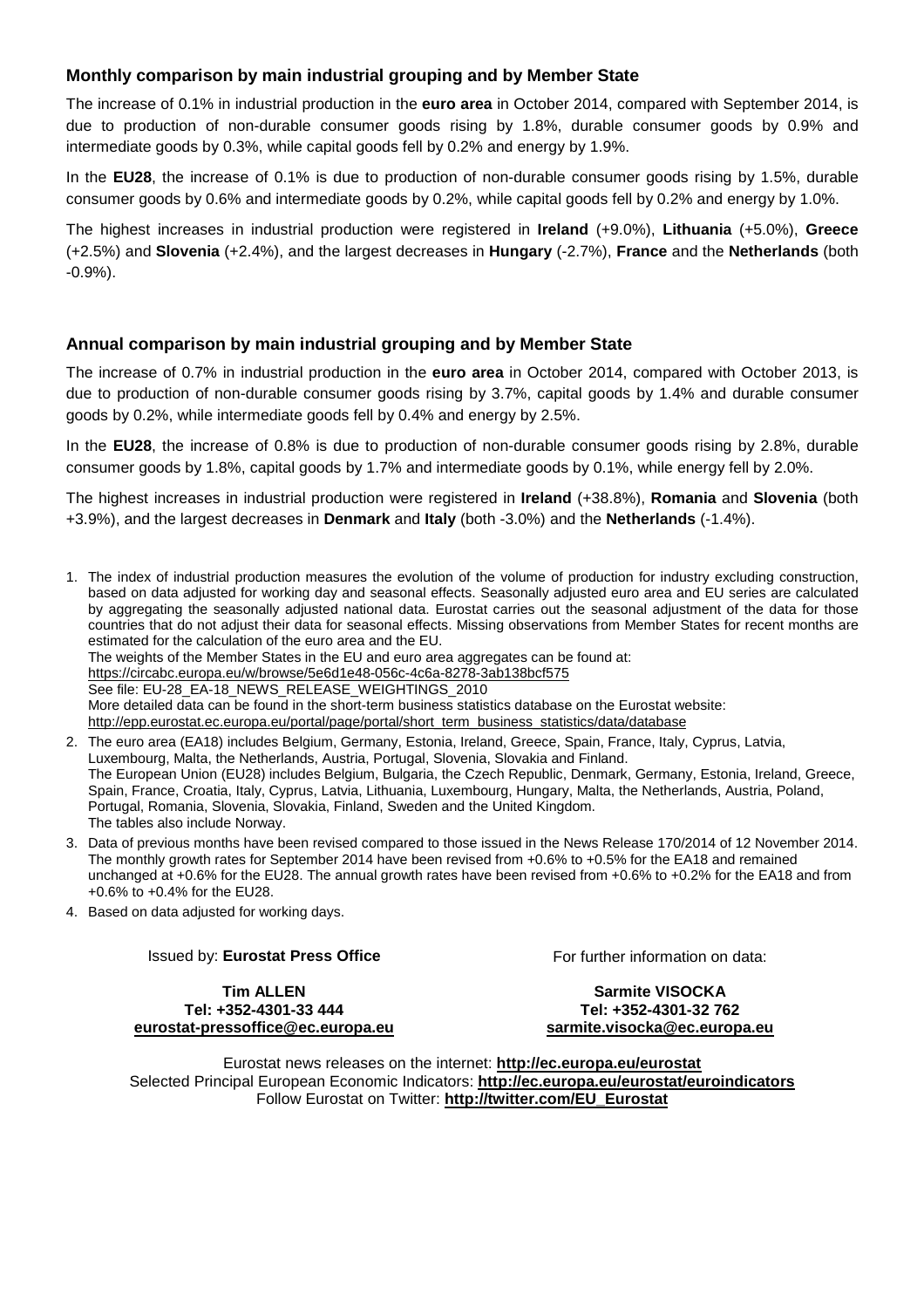### **Industrial production**

% change compared with previous month\*

|                            | May-14 | $Jun-14$ | $Jul-14$ | Aug-14 | Sep-14 | <b>Oct-14</b> |  |
|----------------------------|--------|----------|----------|--------|--------|---------------|--|
| <b>EA18</b>                |        |          |          |        |        |               |  |
| Total industry             | $-1.0$ | $-0.4$   | 0.7      | $-1.1$ | 0.5    | 0.1           |  |
| Intermediate goods         | $-2.0$ | 0.3      | 0.9      | $-1.1$ | $-0.3$ | 0.3           |  |
| Energy                     | 2.9    | $-1.1$   | $-1.6$   | 1.7    | 0.6    | $-1.9$        |  |
| Capital goods              | $-0.6$ | 0.2      | 1.9      | $-3.3$ | 2.2    | $-0.2$        |  |
| Durable consumer goods     | $-2.2$ | 1.8      | $-0.9$   | $-0.5$ | $-1.5$ | 0.9           |  |
| Non-durable consumer goods | $-1.7$ | $-2.2$   | 0.8      | 0.2    | $-0.6$ | 1.8           |  |
| <b>EU28</b>                |        |          |          |        |        |               |  |
| Total industry             | $-1.0$ | $-0.2$   | 0.5      | $-1.0$ | 0.6    | 0.1           |  |
| Intermediate goods         | $-1.9$ | 0.4      | 0.6      | $-0.8$ | $-0.2$ | 0.2           |  |
| Energy                     | 2.2    | $-1.3$   | $-0.8$   | 1.4    | 0.5    | $-1.0$        |  |
| Capital goods              | $-1.0$ | 0.5      | 1.8      | $-3.2$ | 2.0    | $-0.2$        |  |
| Durable consumer goods     | $-1.8$ | 1.3      | $-0.6$   | 0.0    | $-0.8$ | 0.6           |  |
| Non-durable consumer goods | $-1.7$ | $-1.2$   | 0.0      | 0.4    | $-0.7$ | 1.5           |  |

| <b>Total industry</b> | May-14 | <b>Jun-14</b> | <b>Jul-14</b> | Aug-14 | <b>Sep-14</b> | <b>Oct-14</b> |
|-----------------------|--------|---------------|---------------|--------|---------------|---------------|
| <b>EA18</b>           | $-1.0$ | $-0.4$        | 0.7           | $-1.1$ | 0.5           | 0.1           |
| <b>EU28</b>           | $-1.0$ | $-0.2$        | 0.5           | $-1.0$ | 0.6           | 0.1           |
| <b>Belgium</b>        | $-0.2$ | $-1.4$        | $-0.3$        | $-1.2$ | 1.5           |               |
| <b>Bulgaria</b>       | $-1.2$ | $-1.1$        | $-0.1$        | $-0.6$ | 1.8           | 0.5           |
| <b>Czech Republic</b> | $-1.3$ | 0.4           | 0.6           | $-3.7$ | 5.0           | $-0.5$        |
| <b>Denmark</b>        | $-2.2$ | 1.5           | $-2.6$        | 6.6    | $-5.4$        | 2.1           |
| Germany               | $-1.1$ | 0.3           | 1.0           | $-2.5$ | 1.4           | 0.0           |
| <b>Estonia</b>        | 0.7    | $-0.6$        | 2.5           | $-2.4$ | 1.6           | $-0.3$        |
| Ireland               | $-2.2$ | $-22.4$       | 15.3          | $-1.0$ | 3.1           | 9.0           |
| Greece                | $-0.1$ | $-1.0$        | $-0.9$        | $-1.7$ | $-0.5$        | 2.5           |
| <b>Spain</b>          | $-0.8$ | $-0.9$        | 0.1           | 0.0    | 0.8           | $-0.4$        |
| <b>France</b>         | $-1.4$ | 1.5           | 0.4           | $-0.1$ | 0.0           | $-0.9$        |
| Croatia               | 0.1    | $-1.1$        | 2.0           | $-4.1$ | 4.6           | 0.2           |
| <b>Italy</b>          | $-1.3$ | 0.8           | $-1.0$        | 0.2    | $-0.9$        | $-0.1$        |
| <b>Cyprus</b>         | 1.1    | 0.5           | $-0.5$        | 6.0    | $-6.9$        |               |
| Latvia                | 0.2    | $-1.2$        | 1.5           | $-0.2$ | 1.3           | 0.6           |
| Lithuania             | 1.8    | $-2.5$        | 1.1           | $-3.1$ | 3.0           | 5.0           |
| Luxembourg            | $-1.1$ | $-1.1$        | 1.8           | $-0.9$ | $-0.2$        |               |
| Hungary               | $-0.7$ | 1.8           | 1.2           | $-5.7$ | 2.6           | $-2.7$        |
| <b>Malta</b>          | 0.6    | 7.1           | $-5.3$        | $-1.1$ | 2.9           | 0.1           |
| <b>Netherlands</b>    | 1.6    | $-2.2$        | 0.5           | 0.9    | $-1.7$        | $-0.9$        |
| <b>Austria</b>        | $-1.4$ | 2.1           | $-0.6$        | $-2.1$ | 1.1           |               |
| Poland                | $-1.7$ | 0.6           | 1.0           | $-1.2$ | 1.1           | 0.3           |
| Portugal              | $-2.7$ | $-0.3$        | 1.2           | 1.7    | $-4.4$        | 2.2           |
| Romania               | 2.7    | $-0.8$        | $-0.5$        | $-2.7$ | 2.7           | 0.5           |
| Slovenia              | $-0.5$ | 1.7           | 1.7           | $-3.0$ | $-0.3$        | 2.4           |
| Slovakia              | 0.4    | 0.6           | 0.0           | 0.6    | $-0.5$        | $1.1$         |
| <b>Finland</b>        | $-0.2$ | $-0.3$        | 0.6           | $-0.4$ | 1.0           | 0.1           |
| <b>Sweden</b>         | $-3.4$ | 1.7           | $-1.0$        | $-0.2$ | $-0.9$        | 0.6           |
| <b>United Kingdom</b> | $-0.4$ | 0.0           | 0.2           | $-0.2$ | 0.7           | $-0.1$        |
| Norway                | $-5.8$ | 5.6           | 0.1           | $-0.4$ | 3.6           | $1.3$         |

\* Working day and seasonally adjusted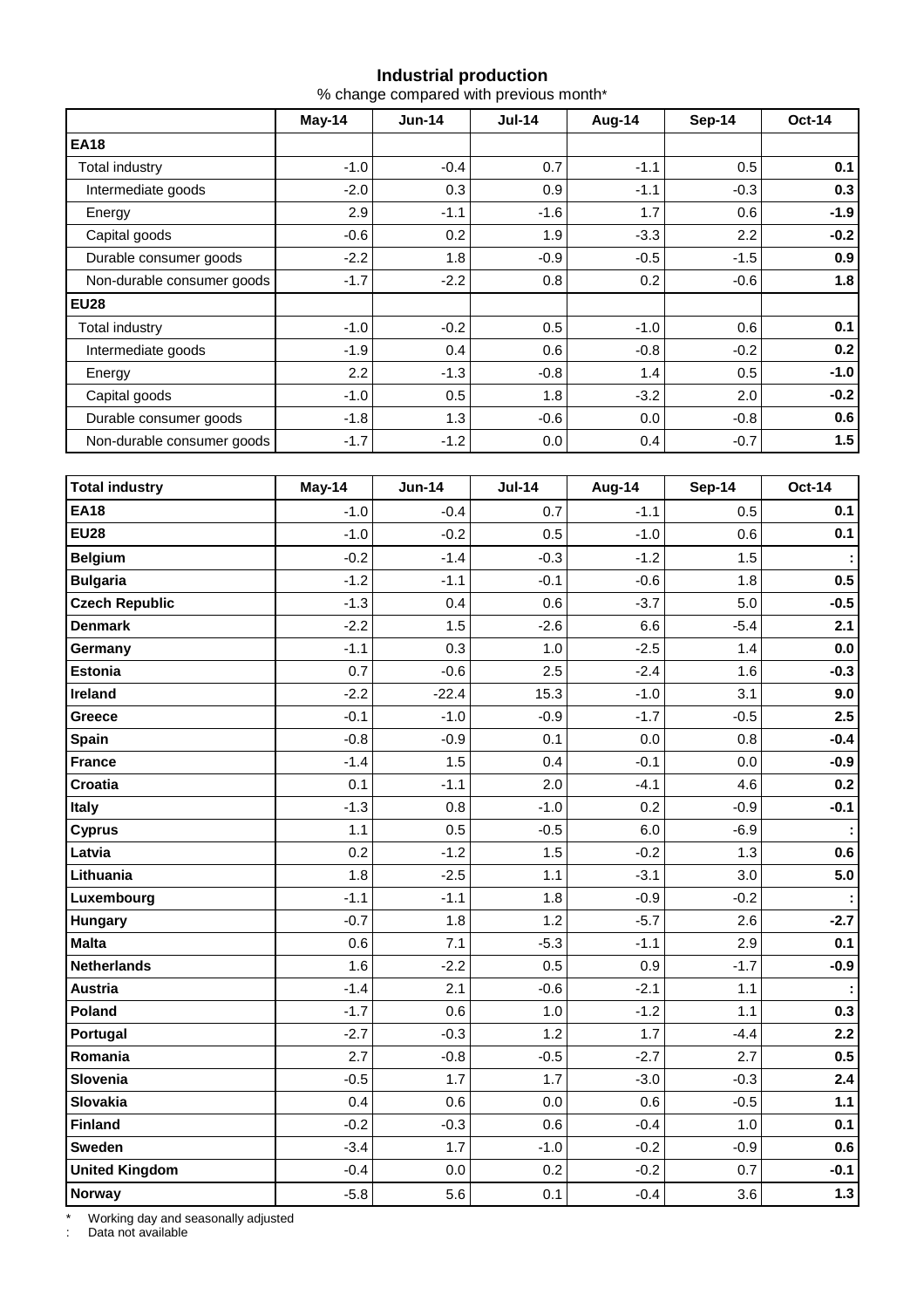### **Industrial production**

% change compared with same month of the previous year\*

|                            | May-14 | $Jun-14$ | <b>Jul-14</b> | Aug-14 | Sep-14 | <b>Oct-14</b> |  |
|----------------------------|--------|----------|---------------|--------|--------|---------------|--|
| <b>EA18</b>                |        |          |               |        |        |               |  |
| Total industry             | 0.7    | 0.2      | 1.6           | $-0.6$ | 0.2    | 0.7           |  |
| Intermediate goods         | 0.4    | 0.3      | 1.4           | 0.0    | $-0.5$ | $-0.4$        |  |
| Energy                     | $-3.4$ | $-3.9$   | $-5.0$        | $-3.0$ | $-2.9$ | $-2.5$        |  |
| Capital goods              | 1.4    | 0.3      | 4.0           | $-2.2$ | 1.5    | 1.4           |  |
| Durable consumer goods     | $-1.3$ | $-2.0$   | $-1.9$        | $-2.1$ | $-4.0$ | 0.2           |  |
| Non-durable consumer goods | 3.2    | 2.4      | 2.6           | 2.8    | 1.7    | 3.7           |  |
| <b>EU28</b>                |        |          |               |        |        |               |  |
| Total industry             | 1.3    | 0.7      | 1.6           | $-0.3$ | 0.4    | 0.8           |  |
| Intermediate goods         | 1.4    | 1.3      | 1.9           | 0.8    | 0.3    | 0.1           |  |
| Energy                     | $-2.7$ | $-3.9$   | $-4.7$        | $-3.4$ | $-2.9$ | $-2.0$        |  |
| Capital goods              | 2.2    | 1.0      | 4.4           | $-1.4$ | 1.7    | 1.7           |  |
| Durable consumer goods     | 0.4    | $-0.6$   | $-0.4$        | 0.4    | $-1.4$ | 1.8           |  |
| Non-durable consumer goods | 2.5    | 2.5      | 1.5           | 2.5    | 1.1    | 2.8           |  |

| <b>Total industry</b> | May-14  | <b>Jun-14</b> | <b>Jul-14</b> | Aug-14 | <b>Sep-14</b> | <b>Oct-14</b> |
|-----------------------|---------|---------------|---------------|--------|---------------|---------------|
| <b>EA18</b>           | 0.7     | 0.2           | 1.6           | $-0.6$ | 0.2           | 0.7           |
| <b>EU28</b>           | 1.3     | 0.7           | 1.6           | $-0.3$ | 0.4           | 0.8           |
| <b>Belgium</b>        | 5.1     | $-0.2$        | $-1.3$        | $-0.7$ | 3.5           |               |
| <b>Bulgaria</b>       | 5.0     | 0.9           | $-0.3$        | $-2.0$ | 0.0           | 0.4           |
| <b>Czech Republic</b> | 4.6     | 5.7           | 5.7           | $-3.3$ | 5.9           | 3.2           |
| <b>Denmark</b>        | $-0.3$  | 2.3           | $-4.8$        | 4.6    | $-3.0$        | $-3.0$        |
| Germany               | 1.7     | 0.1           | 3.1           | $-1.9$ | 0.3           | 0.8           |
| <b>Estonia</b>        | 2.2     | 1.5           | 2.4           | 2.6    | 3.9           | 2.8           |
| Ireland               | 27.0    | 3.8           | 19.1          | 17.9   | 23.0          | 38.8          |
| Greece                | $-0.1$  | $-5.8$        | $-1.4$        | $-6.2$ | $-5.0$        | $-0.8$        |
| Spain                 | 2.5     | 0.3           | 0.7           | 0.1    | 1.4           | 1.4           |
| <b>France</b>         | $-4.0$  | 0.1           | 0.2           | 0.0    | $-0.3$        | $-1.0$        |
| Croatia               | 1.4     | $-1.7$        | 1.4           | $-4.7$ | 3.8           | 2.7           |
| <b>Italy</b>          | $-1.7$  | 0.3           | $-1.6$        | $-0.7$ | $-2.7$        | $-3.0$        |
| <b>Cyprus</b>         | 0.5     | 0.7           | 0.1           | 1.2    | $-0.3$        |               |
| Latvia                | $-0.2$  | $-2.0$        | $-1.5$        | $-0.4$ | 1.3           | 1.6           |
| Lithuania             | 10.7    | 3.4           | 2.8           | $-4.5$ | 0.3           | $1.2$         |
| Luxembourg            | 9.0     | 7.9           | 7.5           | 4.6    | 3.2           |               |
| Hungary               | 10.3    | 11.4          | 12.2          | 2.9    | 5.1           | 1.7           |
| <b>Malta</b>          | $-11.3$ | $-0.2$        | $-1.0$        | $-9.2$ | $-6.3$        | 0.8           |
| <b>Netherlands</b>    | $-1.8$  | $-1.3$        | 2.2           | 0.5    | $-2.4$        | $-1.4$        |
| <b>Austria</b>        | $-0.8$  | 2.9           | 1.3           | $-1.9$ | $-0.4$        |               |
| Poland                | 2.1     | 1.8           | 2.4           | 0.3    | 1.9           | 1.6           |
| Portugal              | 0.8     | 0.5           | 4.6           | 2.3    | $-2.3$        | 0.2           |
| Romania               | 15.2    | 9.9           | 5.1           | 1.9    | 4.2           | 3.9           |
| Slovenia              | 1.6     | 2.8           | 6.0           | 1.2    | 1.0           | 3.9           |
| <b>Slovakia</b>       | 4.7     | 7.5           | 4.0           | 3.8    | 0.4           | 2.7           |
| <b>Finland</b>        | $-3.5$  | $-3.2$        | $-2.6$        | $-3.3$ | $-0.7$        | $-0.5$        |
| <b>Sweden</b>         | $-2.2$  | $-0.7$        | $-4.9$        | $-1.7$ | $-3.9$        | 0.5           |
| <b>United Kingdom</b> | 2.6     | 0.7           | 1.5           | 1.2    | 1.0           | 0.8           |
| Norway                | $-4.0$  | 3.1           | $-2.9$        | 2.4    | 7.8           | 10.8          |

\* Working day adjusted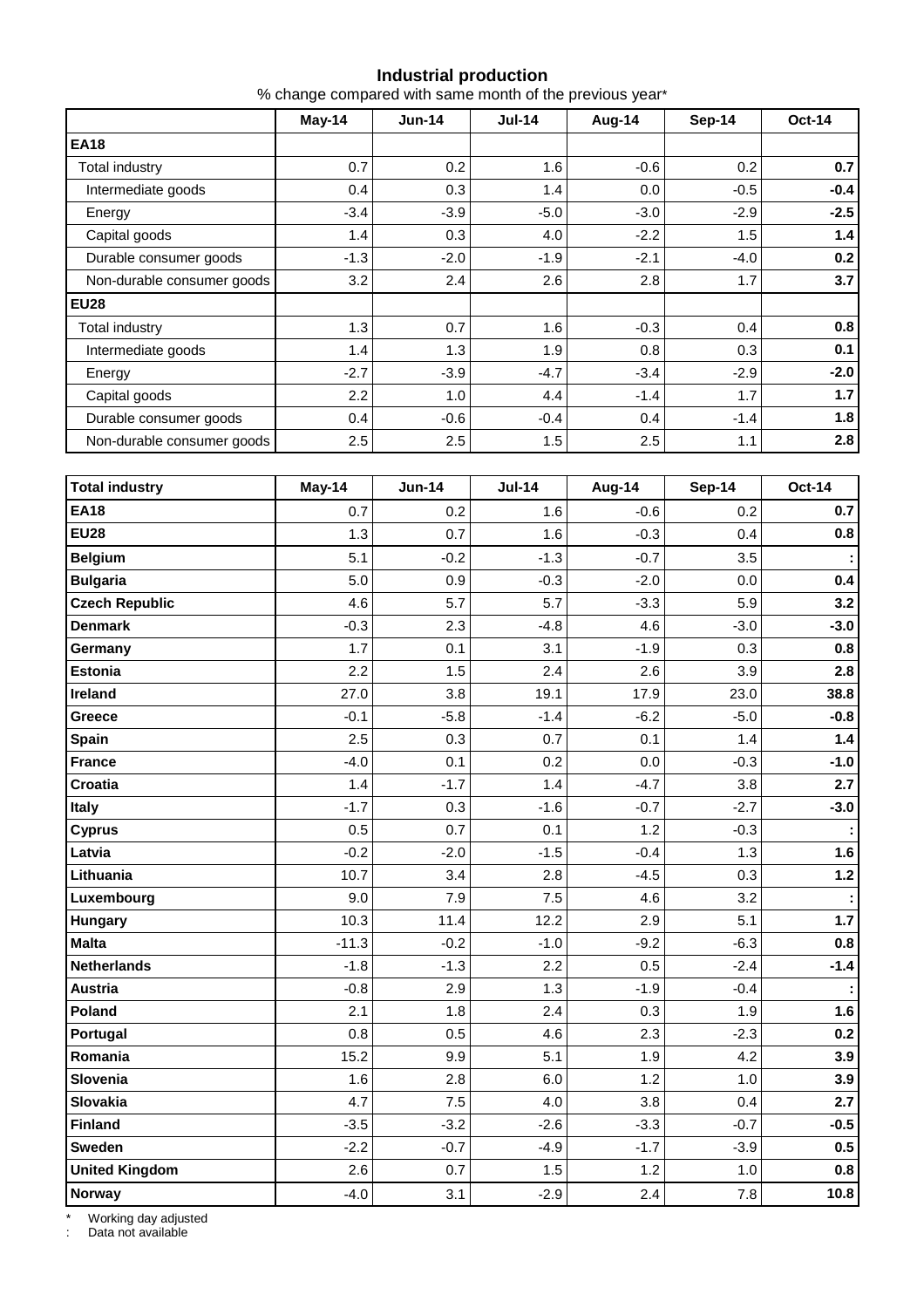# **Production indices for total industry, working day and seasonally adjusted**  (base year 2010)

|                       | 10/13 | 11/13 | 12/13 | 01/14 | 02/14 | 03/14 | 04/14 | 05/14 | 06/14 | 07/14 | 08/14 | 09/14 | 10/14 |
|-----------------------|-------|-------|-------|-------|-------|-------|-------|-------|-------|-------|-------|-------|-------|
| <b>EA18</b>           | 100.0 | 101.5 | 101.1 | 101.2 | 101.3 | 100.8 | 101.9 | 100.9 | 100.5 | 101.2 | 100.1 | 100.6 | 100.7 |
| <b>EU28</b>           | 100.6 | 101.8 | 101.3 | 101.5 | 101.7 | 101.4 | 102.3 | 101.3 | 101.1 | 101.7 | 100.7 | 101.2 | 101.4 |
| <b>Belgium</b>        | 103.5 | 104.9 | 104.5 | 103.8 | 104.0 | 103.4 | 104.9 | 104.6 | 103.2 | 102.9 | 101.6 | 103.2 |       |
| <b>Bulgaria</b>       | 108.1 | 108.0 | 107.8 | 109.8 | 109.7 | 108.1 | 108.3 | 107.1 | 105.8 | 105.7 | 105.1 | 107.0 | 107.5 |
| <b>Czech Republic</b> | 107.3 | 107.5 | 108.3 | 107.8 | 109.6 | 110.0 | 110.4 | 108.9 | 109.4 | 110.1 | 106.0 | 111.2 | 110.7 |
| <b>Denmark</b>        | 105.5 | 102.4 | 100.2 | 101.0 | 101.1 | 103.1 | 103.0 | 100.7 | 102.2 | 99.5  | 106.1 | 100.4 | 102.5 |
| Germany               | 106.3 | 108.4 | 108.2 | 108.3 | 108.4 | 108.2 | 108.3 | 107.1 | 107.4 | 108.5 | 105.8 | 107.3 | 107.3 |
| <b>Estonia</b>        | 125.9 | 125.0 | 119.8 | 124.1 | 122.1 | 124.6 | 127.5 | 128.4 | 127.6 | 130.8 | 127.7 | 129.8 | 129.4 |
| <b>Ireland</b>        | 90.5  | 100.5 | 99.7  | 103.4 | 108.0 | 110.8 | 128.5 | 125.7 | 97.5  | 112.4 | 111.3 | 114.8 | 125.1 |
| <b>Greece</b>         | 87.5  | 85.1  | 89.4  | 87.9  | 88.8  | 86.3  | 88.1  | 88.0  | 87.2  | 86.4  | 85.0  | 84.6  | 86.7  |
| Spain                 | 89.9  | 90.7  | 90.8  | 90.9  | 91.5  | 91.0  | 92.3  | 91.6  | 90.8  | 90.9  | 90.9  | 91.6  | 91.2  |
| <b>France</b>         | 98.3  | 99.5  | 98.8  | 98.3  | 98.4  | 98.0  | 97.9  | 96.5  | 97.9  | 98.3  | 98.2  | 98.2  | 97.3  |
| Croatia               | 90.4  | 93.4  | 90.9  | 95.8  | 93.0  | 94.3  | 91.4  | 91.5  | 90.5  | 92.3  | 88.5  | 92.6  | 92.8  |
| <b>Italy</b>          | 92.3  | 92.3  | 91.4  | 92.3  | 91.8  | 91.3  | 91.8  | 90.6  | 91.3  | 90.4  | 90.6  | 89.8  | 89.7  |
| <b>Cyprus</b>         | 71.5  | 69.4  | 71.3  | 71.2  | 72.1  | 72.7  | 71.8  | 72.7  | 73.0  | 72.6  | 77.0  | 71.7  |       |
| Latvia                | 114.9 | 114.7 | 113.1 | 109.9 | 111.1 | 111.5 | 114.1 | 114.3 | 112.9 | 114.6 | 114.4 | 115.9 | 116.6 |
| Lithuania             | 120.5 | 114.5 | 112.9 | 110.0 | 112.5 | 108.6 | 114.4 | 116.5 | 113.6 | 114.8 | 111.2 | 114.5 | 120.2 |
| Luxembourg            | 96.2  | 98.0  | 102.7 | 97.2  | 100.5 | 98.3  | 100.8 | 99.7  | 98.7  | 100.4 | 99.5  | 99.3  |       |
| Hungary               | 108.1 | 108.3 | 106.5 | 109.9 | 111.2 | 111.8 | 114.3 | 113.5 | 115.5 | 116.9 | 110.2 | 113.1 | 110.1 |
| <b>Malta</b>          | 93.7  | 97.1  | 95.1  | 91.8  | 95.9  | 98.3  | 90.8  | 91.4  | 97.9  | 92.7  | 91.6  | 94.3  | 94.4  |
| <b>Netherlands</b>    | 96.7  | 100.0 | 97.8  | 96.0  | 94.8  | 93.8  | 97.4  | 99.0  | 96.8  | 97.3  | 98.2  | 96.5  | 95.6  |
| <b>Austria</b>        | 107.8 | 107.5 | 108.4 | 111.4 | 109.9 | 107.0 | 108.8 | 107.3 | 109.5 | 108.8 | 106.5 | 107.7 |       |
| Poland                | 113.0 | 114.7 | 111.8 | 114.5 | 113.4 | 113.9 | 114.7 | 112.8 | 113.5 | 114.6 | 113.2 | 114.5 | 114.8 |
| Portugal              | 94.3  | 96.1  | 94.8  | 95.3  | 94.9  | 90.9  | 97.1  | 94.5  | 94.2  | 95.3  | 96.9  | 92.6  | 94.6  |
| Romania               | 124.4 | 123.5 | 122.7 | 126.6 | 125.6 | 127.1 | 125.8 | 129.2 | 128.2 | 127.5 | 124.1 | 127.5 | 128.1 |
| Slovenia              | 99.3  | 99.1  | 101.8 | 99.1  | 98.6  | 100.7 | 100.7 | 100.2 | 101.9 | 103.6 | 100.5 | 100.2 | 102.6 |
| Slovakia              | 121.2 | 123.0 | 121.4 | 122.7 | 123.4 | 123.1 | 123.8 | 124.3 | 125.1 | 125.1 | 125.9 | 125.3 | 126.7 |
| <b>Finland</b>        | 95.2  | 95.6  | 95.4  | 92.3  | 92.5  | 93.5  | 93.4  | 93.2  | 92.9  | 93.5  | 93.1  | 94.0  | 94.1  |
| Sweden                | 92.8  | 97.4  | 96.5  | 96.1  | 97.3  | 95.0  | 96.2  | 92.9  | 94.5  | 93.6  | 93.4  | 92.6  | 93.2  |
| <b>United Kingdom</b> | 96.8  | 96.5  | 96.9  | 96.4  | 97.6  | 97.5  | 97.6  | 97.2  | 97.3  | 97.5  | 97.2  | 97.9  | 97.8  |
| <b>Norway</b>         | 91.3  | 93.3  | 93.9  | 94.9  | 95.6  | 97.5  | 97.0  | 91.4  | 96.5  | 96.6  | 96.2  | 99.7  | 101.0 |